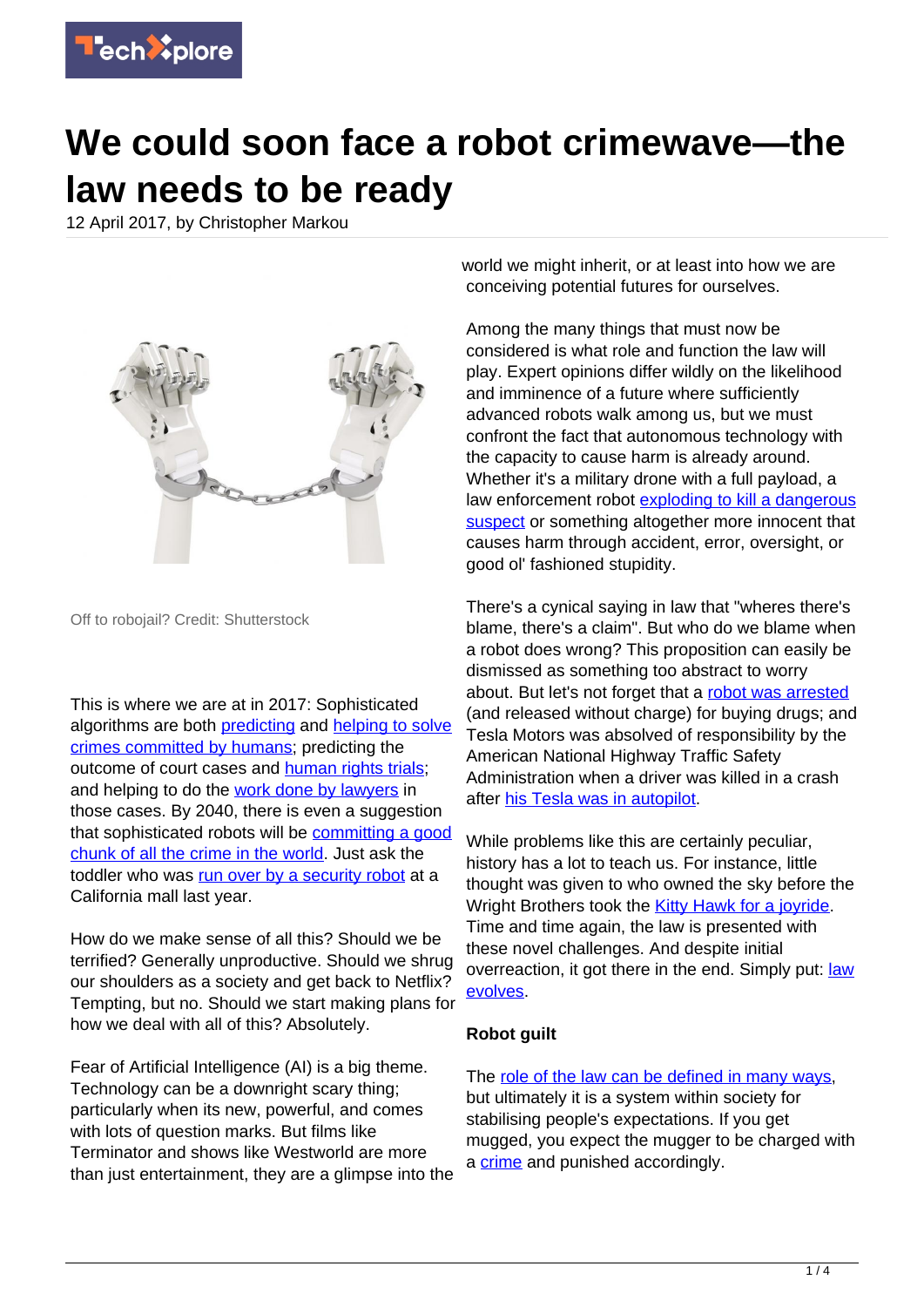

But the law also has expectations of us; we must comply with it to the fullest extent our consciences allow. As humans we can generally do that. We have the capacity to decide whether to speed or obey the speed limit – and so humans are considered by the law to be ["legal persons"](https://www.law.cornell.edu/wex/legal_person).

To varying extents, [companies are endowed with](https://www.cliffordchance.com/content/dam/cliffordchance/PDFs/Corporate_Liability_in_Europe.pdf) [legal personhood,](https://www.cliffordchance.com/content/dam/cliffordchance/PDFs/Corporate_Liability_in_Europe.pdf) too. It grants them certain economic and legal rights, but more importantly it also confers responsibilities on them. So, if Company X builds an autonomous machine, then that company has a corresponding legal duty.

The problem arises when the machines themselves robot kills someone, then it has committed a crime can make decisions of their own accord. As impressive as intelligent assistants, Alexa, Siri or Cortana are, they fall far short of the threshold for legal personhood. But what happens when their more advanced descendants begin causing real harm?

## **A guilty AI mind?**

The **criminal law** has two critical concepts. First, it contains the idea that liability for harm arises whenever harm has been or is likely to be caused by a certain act or omission.

Second, criminal law requires that an accused is culpable for their actions. This is known as a "guilty mind["](https://www.law.cornell.edu/wex/mens_rea) or "*[mens rea](https://www.law.cornell.edu/wex/mens_rea)*[".](https://www.law.cornell.edu/wex/mens_rea) The idea behind *mens rea* is to ensure that the accused both completed the action of assaulting someone and had the intention of harming them, or knew harm was a likely consequence of their action.

So if an advanced autonomous machine commits a would need to go a bit deeper than that and crime of its own accord, how should it be treated by examine the code that made the machine "tick". the law? How would a lawyer go about demonstrating the "guilty mind" of a non-human? Can this be done be referring to and adapting existing legal principles?

Take driverless cars. Cars drive on roads and there premeditation? are [regulatory frameworks in place](http://www.europarl.europa.eu/RegData/etudes/BRIE/2016/573902/EPRS_BRI(2016)573902_EN.pdf) to assure that there is a human behind the wheel (at least to some extent). However, once fully autonomous cars arrive there will need to be extensive adjustments to laws and regulations that account

for the new types of interactions that will happen between human and machine on the road.

As AI technology evolves, it will eventually reach a state of sophistication that will allow it to bypass human control. As the bypassing of human control becomes more widespread, then the questions about harm, risk, fault and punishment will become more important. Film, television and literature may dwell on the most extreme examples of "robots gone awry" but the legal realities should not be left to Hollywood.

So can robots commit crime? In short: yes. If a (actus reus), but technically only half a crime, as it would be far harder to determine mens rea. How do we know the robot intended to do what it did?

For now, we are nowhere near the level of building a fully sentient or "conscious" humanoid robot that looks, acts, talks, and thinks like us humans. But even a few short hops in AI research could produce an autonomous machine that could unleash all manner of legal mischief. Financial and [discriminatory](https://www.theguardian.com/technology/2016/dec/19/discrimination-by-algorithm-scientists-devise-test-to-detect-ai-bias) [algorithmic mischief](https://www.technologyreview.com/s/602586/algorithms-probably-caused-a-flash-crash-of-the-british-pound/) already abounds.

Play along with me; just imagine that a Terminatorcalibre AI exists, and that it commits a crime (let's say murder) then the task is not determining whether it in fact murdered someone; but the extent to which that act satisfies the principle of mens rea.

But what would we need to prove the existence of mens rea? Could we simply cross-examine the AI like we do a [human defendant](https://www.youtube.com/watch?v=bJF-IRbTh0Q)? Maybe, but we

And what would "intent" look like in a machine mind? How would we go about proving an autonomous machine was justified in [killing a](https://ase.tufts.edu/cogstud/dennett/papers/When_HAL_Kills.pdf) [human in self-defense](https://ase.tufts.edu/cogstud/dennett/papers/When_HAL_Kills.pdf) or the extent of

Let's go even further. After all, we're not only talking about violent crimes. Imagine a system that could randomly purchase things on the internet using your credit card – and it decided to buy contraband.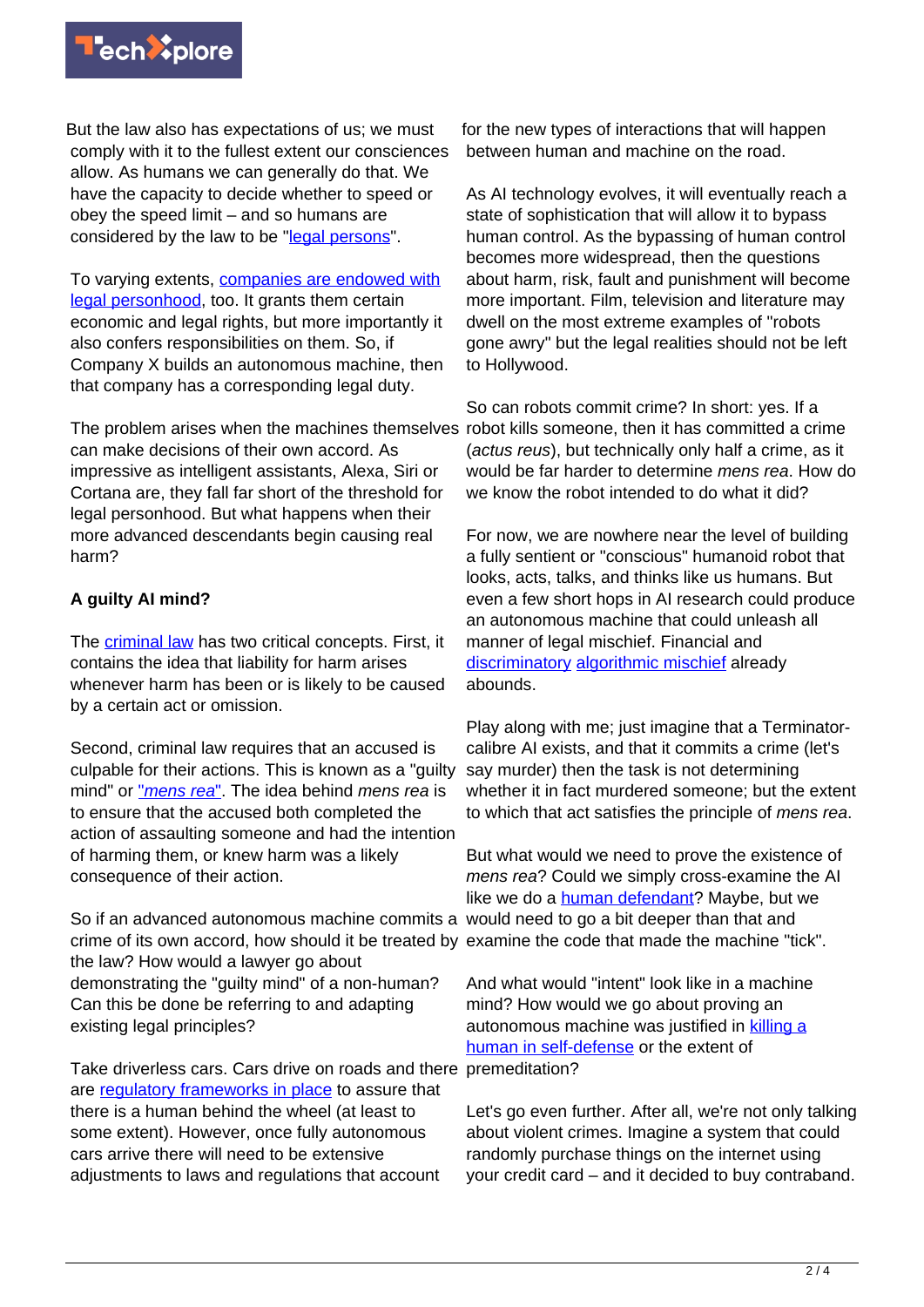

This isn't fiction; it has happened. Two Londonbased artists [created a bot that purchased random](https://www.theguardian.com/technology/2014/dec/05/software-bot-darknet-shopping-spree-random-shopper) items off the dark web</u>. And what did it buy? Fake jeans, a baseball cap with a spy camera, a stash can, some Nikes, 200 cigarettes, a set of firebrigade master keys, a counterfeit Louis Vuitton bag and ten ecstasy pills. Should these artists be liable for what the bot they created bought?

Maybe. But what if the bot "decided" to make the purchases itself?

## **Robo-jails?**

Even if you solve these legal issues, you are still left with the question of punishment. What's a 30-year jail stretch to an autonomous machine that does not age, grow infirm or miss its loved ones? Unless, of course, it was programmed to "reflect" on its wrongdoing and find a way to rewrite its own code while safely ensconced at Her Majesty's leisure. And what would building "remorse" into machines say about us as their builders?

What we are really talking about when we talk about whether or not robots can commit crimes is "emergence" – where a system does something novel and perhaps good but also unforeseeable, which is why it presents such a problem for law.

AI has already helped with emergent concepts in medicine, and we are learning things about [the](http://www.popsci.com/how-scientists-will-use-artificial-intelligence-to-find-aliens) [universe](http://www.popsci.com/how-scientists-will-use-artificial-intelligence-to-find-aliens) with AI systems that even an army of Stephen Hawkings might not reveal.

The hope for AI is that in trying to capture this safe and beneficial emergent behaviour, we can find a parallel solution for ensuring it does not manifest itself in illegal, unethical, or downright dangerous ways.

At present, however, we are systematically incapable of guaranteeing human rights on a global scale, so I can't help but wonder how ready we are for the prospect of [robot](https://techxplore.com/tags/robot/) crime given that we already struggle mightily to contain that done by humans.

This article was originally published on [The](http://theconversation.com) [Conversation](http://theconversation.com). Read the [original article.](https://theconversation.com/we-could-soon-face-a-robot-crimewave-the-law-needs-to-be-ready-75276)

Provided by The Conversation